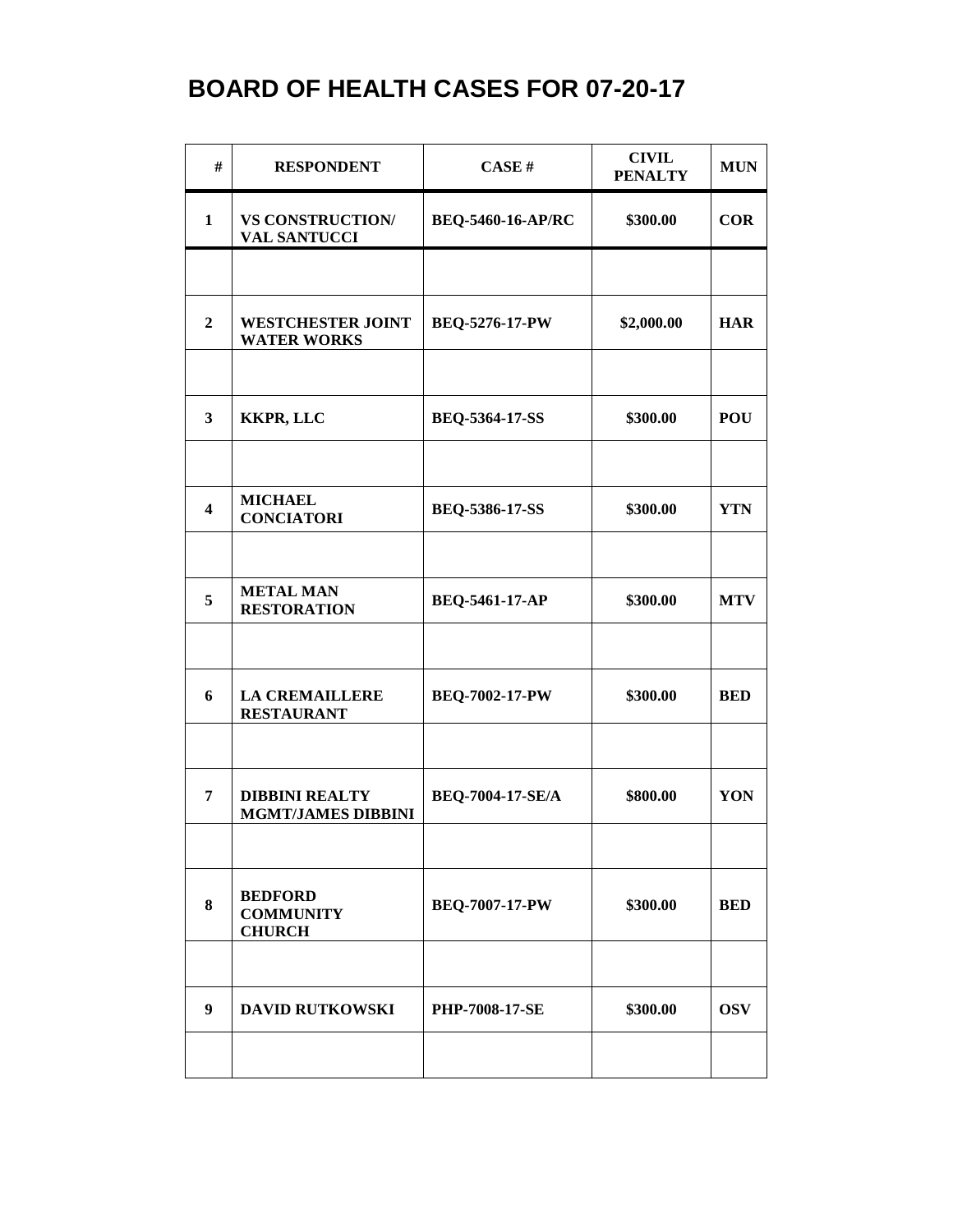| #  | <b>RESPONDENT</b>                                                                        | CASE#                    | <b>CIVIL</b><br><b>PENALTY</b> | <b>MUN</b> |
|----|------------------------------------------------------------------------------------------|--------------------------|--------------------------------|------------|
| 10 | <b>BARRINGTON</b><br><b>REALTY COMPANY</b>                                               | <b>OEHRC-1201-17-PBS</b> | \$1,250.00                     | <b>MTV</b> |
|    |                                                                                          |                          |                                |            |
| 11 | <b>BETTY SHELTON</b>                                                                     | <b>OEHRC-1504-17-PBS</b> | \$500.00                       | <b>NER</b> |
|    |                                                                                          |                          |                                |            |
| 12 | <b>GEJ ENTERPRISES,</b><br><b>LLC</b>                                                    | <b>OEHRC-1701-17-PBS</b> | \$1,500.00                     | <b>NER</b> |
|    |                                                                                          |                          |                                |            |
| 13 | <b>CUNO REALTY, INC</b>                                                                  | <b>OEHRC-101-16-SP/A</b> | \$5,000.00                     | <b>NER</b> |
|    |                                                                                          |                          |                                |            |
| 14 | GR 500 GROCERY,<br><b>CORP/RIVERDALE</b><br><b>MINI MARKET</b>                           | <b>PHP-159-16-ATUPA</b>  | \$3,100.00                     | YON        |
|    |                                                                                          |                          |                                |            |
| 15 | <b>GLAMOUR NIGHT</b><br><b>CLUB, INC/ GLAMOUR</b><br><b>NIGHT CLUB</b>                   | PHP-6667-17-FSE          | \$500.00                       | <b>POC</b> |
|    |                                                                                          |                          |                                |            |
| 16 | <b>RINCONCITO</b><br><b>SALVADORENO, INC/</b><br><b>RINCONCITO</b><br><b>SALVADORENO</b> | <b>PHP-6669-17-FSE</b>   | \$300.00                       | <b>POC</b> |
|    |                                                                                          |                          |                                |            |
| 17 | PENN RESTAURANT,<br><b>INC/MCDONALD'S</b>                                                | <b>PHP-6690-17-FSE</b>   | \$300.00                       | <b>MTV</b> |
|    |                                                                                          |                          |                                |            |
| 18 | 10 WARBURTON,<br><b>CORP/GUAPO</b>                                                       | <b>PHP-6880-17-FSE</b>   | \$600.00                       | YON        |
|    |                                                                                          |                          |                                |            |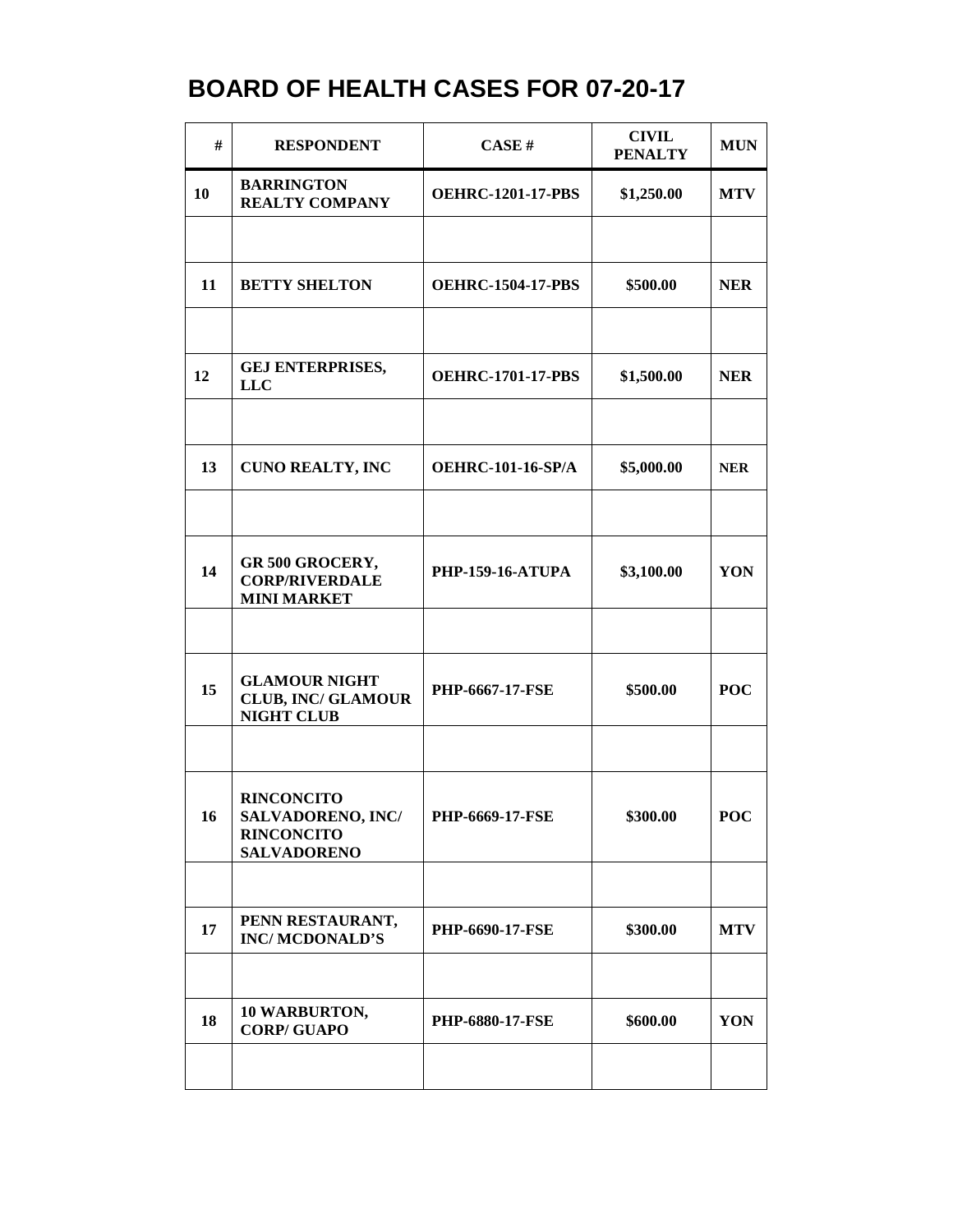| #  | <b>RESPONDENT</b>                                                       | CASE#                  | <b>CIVIL</b><br><b>PENALTY</b> | <b>MUN</b> |
|----|-------------------------------------------------------------------------|------------------------|--------------------------------|------------|
| 19 | <b>ICHIRO ASIAN</b><br><b>FUSION, INC/ICHIRO</b><br><b>ASIAN FUSION</b> | <b>PHP-6881-17-FSE</b> | \$1,300.00                     | <b>WHP</b> |
|    |                                                                         |                        |                                |            |
| 20 | CALABRIA MIA,<br><b>CORP/ CALABRIA MIA</b>                              | <b>PHP-6933-17-FSE</b> | \$500.00                       | YON        |
|    |                                                                         |                        |                                |            |
| 21 | NEW YORK BAGELS,<br><b>INC/NEW YORK</b><br><b>BAGELS</b>                | <b>PHP-6936-17-FSE</b> | \$100.00                       | YON        |
|    |                                                                         |                        |                                |            |
| 22 | NEW CHINA MAX,<br><b>INC/NEW CHINA MAX</b>                              | PHP-6946-17-FSE        | \$1,000.00                     | YON        |
| 23 | <b>HARMONY</b>                                                          | PHP-6968-17-           |                                |            |
|    | <b>ASSOCIATES, INC</b>                                                  | <b>HSG/ROD</b>         | \$300.00                       | YON        |
|    |                                                                         |                        |                                |            |
| 24 | <b>EDWARD ABBOUD/</b><br><b>EDDIE'S COFFEE SVC</b>                      | PHP-6964-17-MFU        | \$1,200.00                     | <b>NER</b> |
|    | <b>TOTAL</b>                                                            |                        | \$22,350.00                    |            |
|    |                                                                         |                        |                                |            |
|    | <b>CIVIL PENALTY</b><br><b>WAIVED</b>                                   |                        |                                |            |
|    |                                                                         |                        |                                |            |
| 25 | <b>FMF MAMARONECK</b><br>REALTY, LLC/<br><b>ALFONSO MARTONE</b>         | PHP-6033-16-LD         | \$0.00                         | <b>MMV</b> |
|    |                                                                         |                        |                                |            |
| 26 | H.D. HOLDINGS, CORP                                                     | <b>PHP-6034-16-LD</b>  | \$0.00                         | <b>MTV</b> |
|    |                                                                         |                        |                                |            |